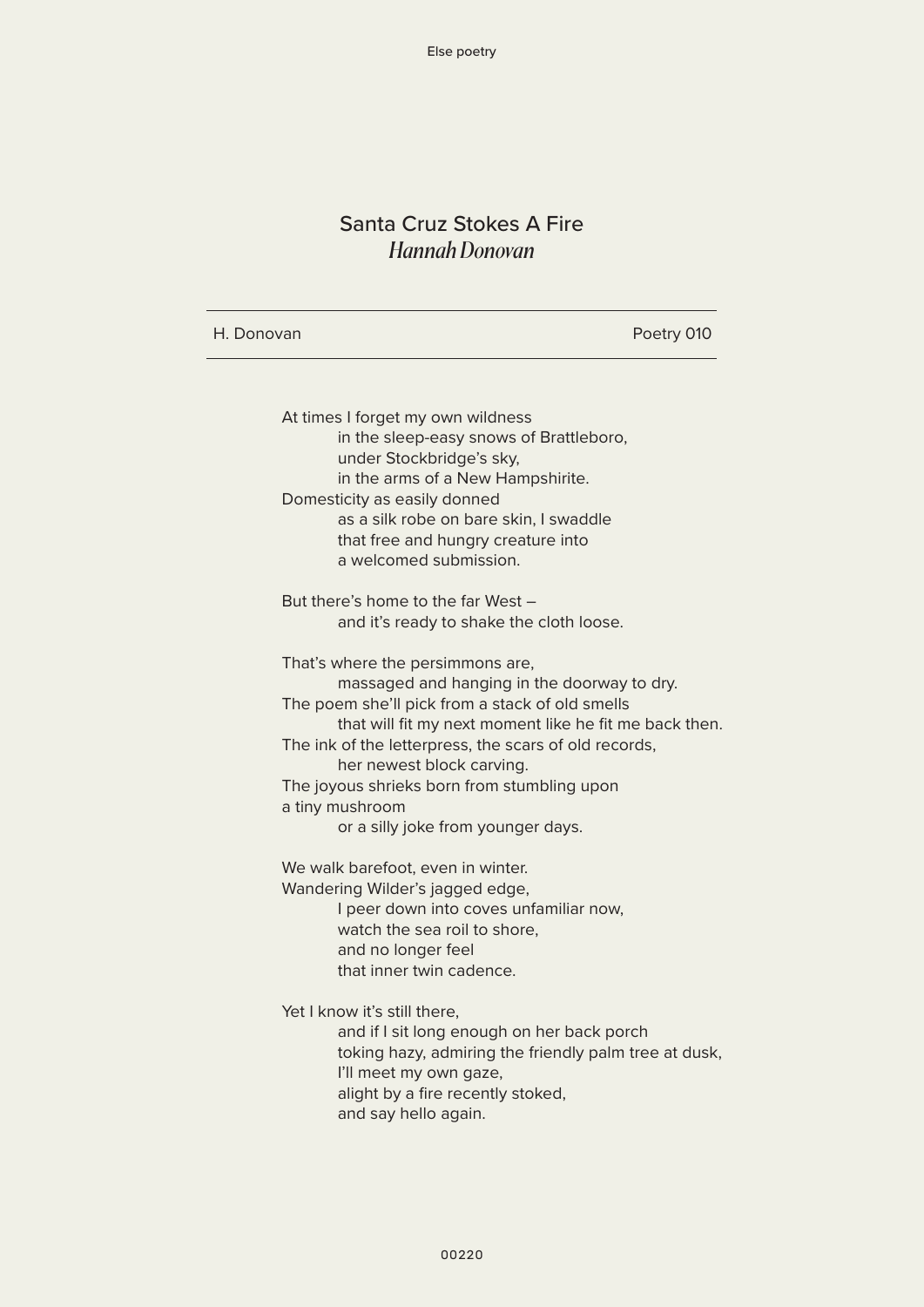## Untitled *Hannah Donovan*

H. Donovan

Poetry 011

Obedience is a funny thing. The willingness I have to tuck my tail and duck head/body/soul into the kennel I have chosen for now: The grit/light/sweat/shivers/edges of a wild East Coast slab of man made.

The questions I do not ask when I present my heart to another to feast and they've no appetite. I'll curl into their crooks in the night all the same, and place blame on my own work to be done.

I am not bound by ropes. No one has tied me to this place or to this blue-eyed beautiful thing but I cannot shimmy out of the coil of my circumstances, fearful of unknown lands and unimaginable lovers.

I wake to total paralysis. My laugh startles in its rare occurrences. When will that be enough, enough for me to begin to disobey?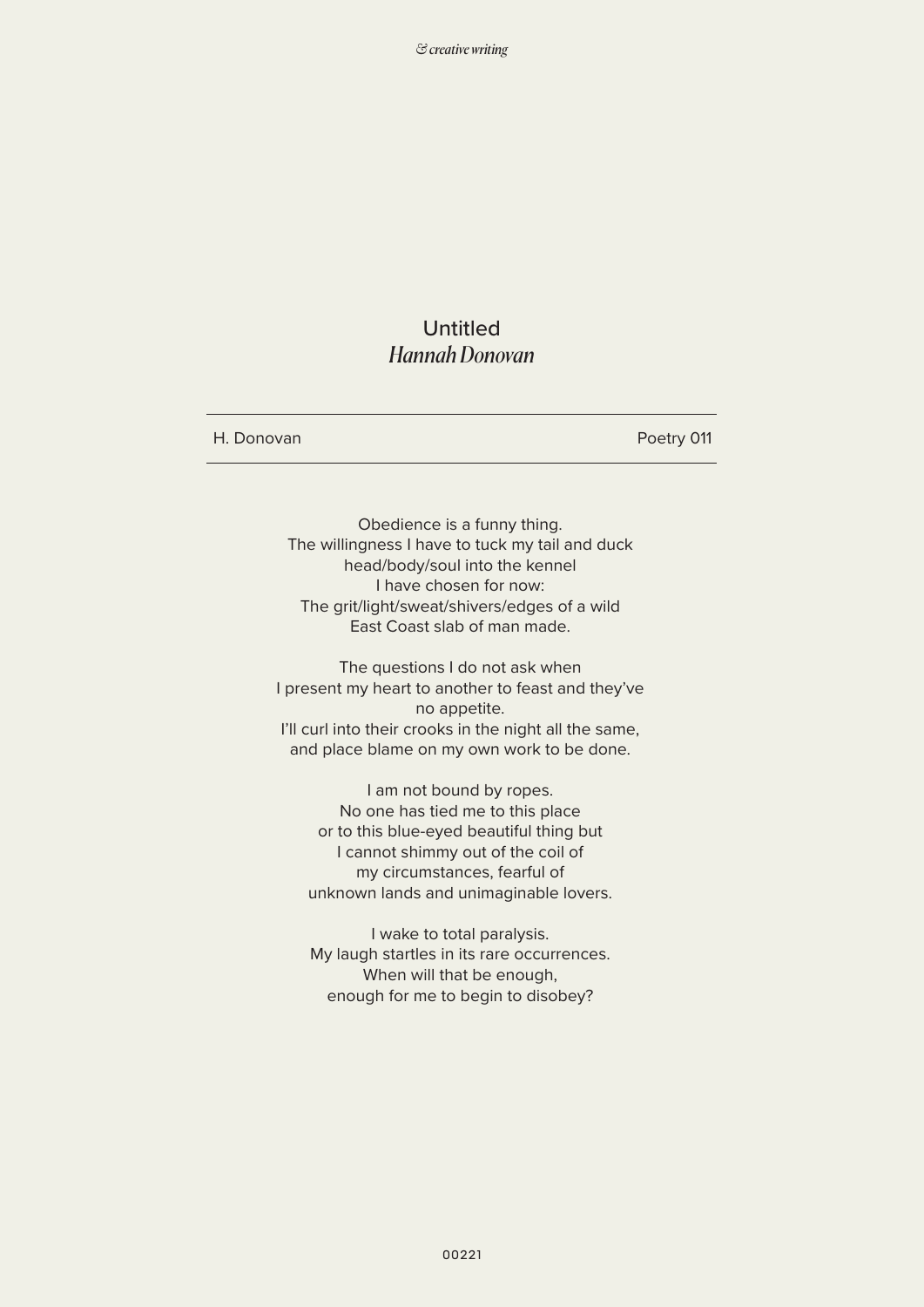## The Walk Home *Hannah Donovan*

H. Donovan

Poetry 012

#### *Post Chakra-Cleansing Rambles from 11/17/18* my energy worker told me i shouldn't beg but who's to say that's what it'll be? sawdust and car exhaust smell a lot like palo santo if you're in the right mind and i am swamped in old memories looking for a new miracle so i take a big as i step over the transmission hose on grand at morgan the night wind gnaws at my wrists and i'm wishing i'd grabbed the mittens your mom bought me last christmas before leaving the house wound through a vintage shop to pick out a piece i'll never take off for you but the speaker blared through my calm and i left empty handed floating past the waif with the heavy eyelids and the ready-to-buy impatience of a chill millennial wrangler jeans in tow every poem is an arm out to you. before i even realize who i'm addressing there it is: overstretched taut but soft growing tired but steeped in hope killed a coconut water and a green juice before i even rounded the corner onto palmetto my body is a temple and you my darling are the only one i've ever let trash the place